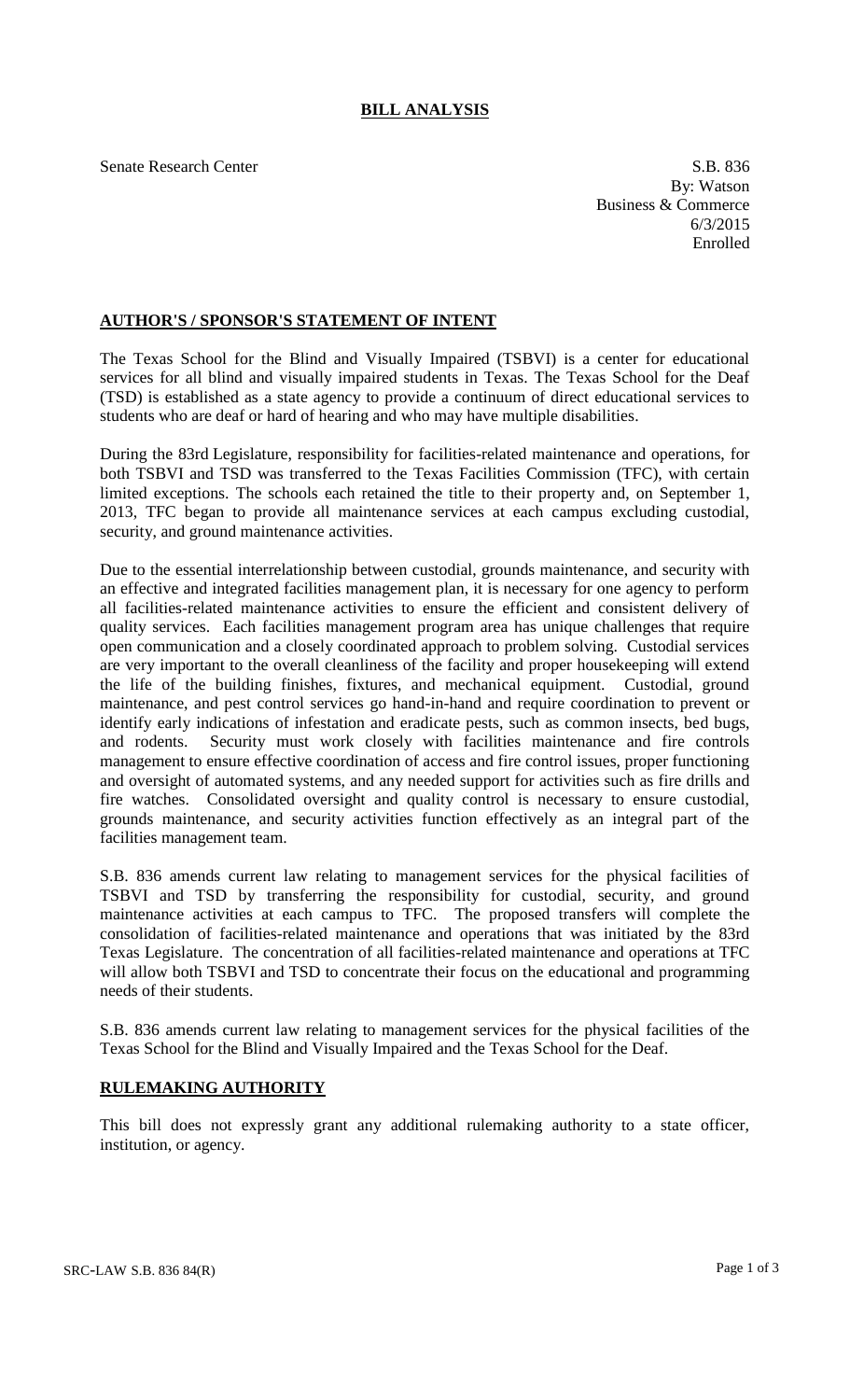## **SECTION BY SECTION ANALYSIS**

SECTION 1. Amends Section 30.022(h-1), Education Code, as follows:

(h-1) Requires the Texas Facilities Commission (TFC) to provide all facilities maintenance services for the physical facilities of the Texas School for the Blind and Visually Impaired (TSBVI) as provided by Section 2165.007 (Facilities Management Services), Government Code, rather than as provided by a memorandum of understanding between the school's governing board and TFC. Deletes existing text requiring TFC to provide services including facilities construction, cabling, facility reconfiguration, and any other services.

SECTION 2. Amends Section 30.052(h-1), Education Code, as follows:

(h-1) Requires TFC to provide all facilities maintenance services for the physical facilities of the Texas School for the Deaf (TSD) as provided by Section 2165.007 (Facilities Management Services), Government Code, rather than as provided by a memorandum of understanding between the school's governing board and TFC. Deletes existing text requiring TFC to provide services including facilities construction, cabling, facility reconfiguration, and any other services.

SECTION 3. Amends Section 2165.007(b), Government Code, by deleting existing text providing that TFC's duty does not apply to facilities owned or operated by TSBVI or facilities owned or operated by TSD. Makes a nonsubstantive change.

SECTION 4. (a) Provides that, not later than September 1, 2015, the following are transferred from TSBVI to TFC:

> (1) all remaining powers, duties, functions, programs, and activities of the TSBVI relating to the maintenance of the school's physical facilities;

> (2) any obligations and contracts of TSBVI that are directly related to implementing a power, duty, function, program, or activity transferred under this subsection; and

> (3) all property and records in the custody of TSBVI that are related to a power, duty, function, program, or activity transferred under this subsection and all funds appropriated by the legislature for that power, duty, function, program, or activity.

(b) Requires TFC and TSBVI to enter into a memorandum of understanding that establishes a plan for the identification and transfer of the records, personnel, property, and unspent appropriations of TSBVI that are used for purposes of the commission's powers and duties directly related to the maintenance of the school's physical facilities under Section 30.022 (Governance of the Texas School for the Blind and Visually Impaired), Education Code.

SECTION 5. (a) Provides that, not later than September 1, 2015, the following are transferred from TSD to TFC:

> (1) all remaining powers, duties, functions, programs, and activities of TSD relating to the maintenance of the school's physical facilities;

> (2) any obligations and contracts of TSD that are directly related to implementing a power, duty, function, program, or activity transferred under this subsection; and

> (3) all property and records in the custody of TSD that are related to a power, duty, function, program, or activity transferred under this subsection and all funds appropriated by the legislature for that power, duty, function, program, or activity.